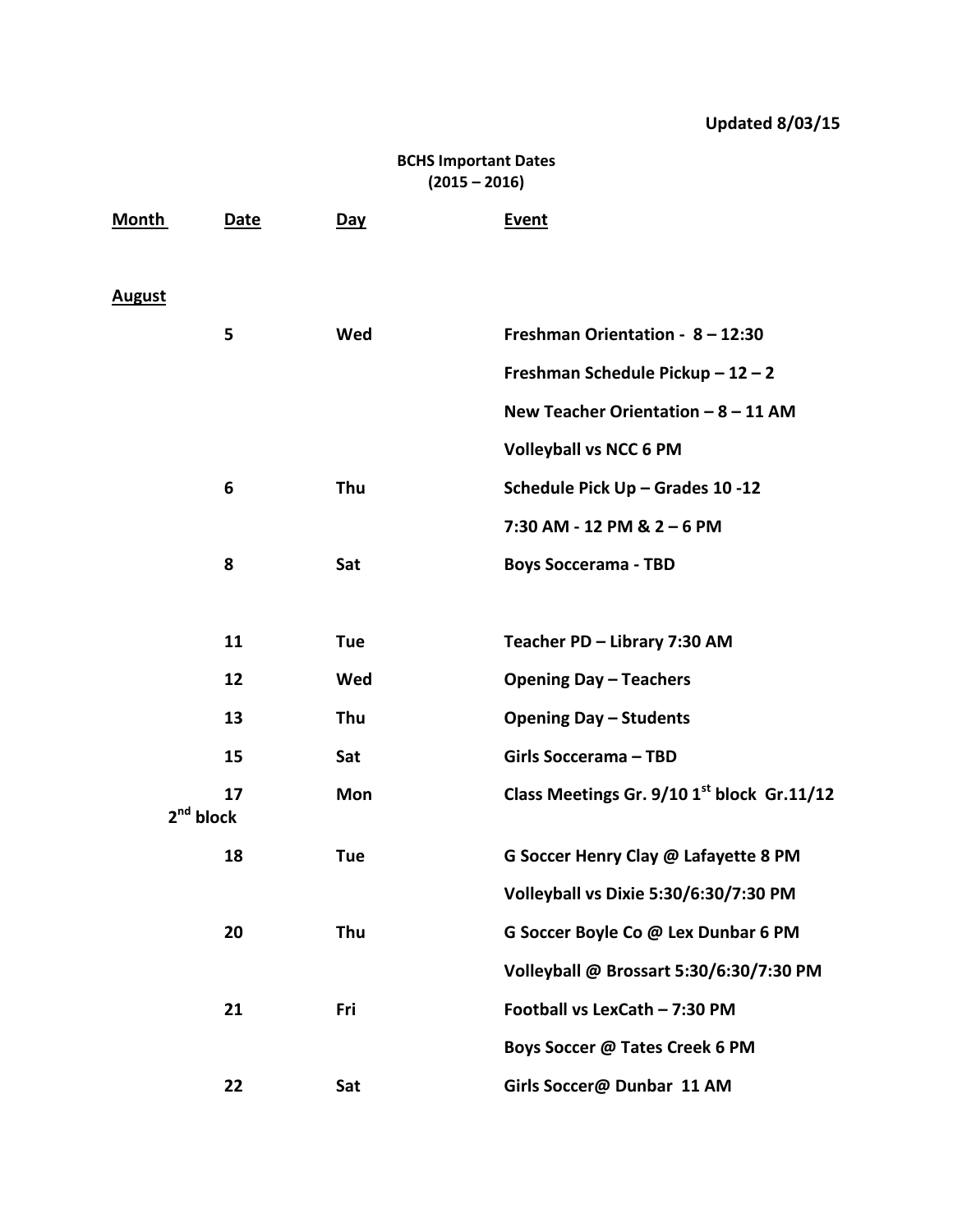|                  |                |            | Volleyball F/JV @ Ryle Tourney        |
|------------------|----------------|------------|---------------------------------------|
|                  | 22             | Sat        | Boys Soccer @ Lex Showcase            |
|                  | 24             | <b>Mon</b> | Girls Soccer vs Dixie 6/7:30 PM       |
|                  | 25             | <b>Tue</b> | Boys Soccer vs SK 5/6:30/8 PM         |
|                  | 26             | Wed        | Volleyball @ Lloyd 6:30/7:30 PM       |
|                  | 27             | Thu        | Girls Soccer vs Scott 6/7:30 PM       |
|                  | 27             | Thu        | <b>Bishop Brossart @ Pendry Park</b>  |
|                  | 28             | Fri        | Football @ Conner - 7:00 PM           |
|                  | 29             | Sat        | JV Football vs Conner 10 AM           |
|                  |                |            | Girls Soccer @ Russell 11 AM          |
|                  |                |            | Girls Soccer @ Rowan Co 6 PM          |
|                  |                |            | Boys Soccer @ Richmond Model          |
|                  | 31             | Mon        | Girls Soccer @ Bourbon Co. 6/7:30 PM  |
| <b>September</b> |                |            |                                       |
|                  | $\mathbf{1}$   | <b>Tue</b> | Boys Soccer vs Highlands 5/6:30/8 PM  |
|                  |                |            | Volleyball @ Conner 5:30/6:30/7:30 PM |
|                  | $\overline{2}$ | Wed        | Girls Soccer vs Campbell Co 6/7:30 PM |
|                  | 3              | Thu        | Fr Football @ Holmes 6 PM             |
|                  |                |            | Boys Soccer vs Dixie 5/6:30/8 PM      |
|                  |                |            | Volleyball @ Cooper 5:30/6:30/7:30 PM |
|                  | 4              | Fri        | Football @ Ryle 7:00 PM               |
|                  | 5              | Sat        | JV Football vs Ryle 10 AM             |
|                  |                |            | Girls Soccer vs Paris 5/6:30 PM       |
|                  | 4/5            | Fri/Sat    | Volleyball @ Scott Sept. Slam         |
|                  | 7              | Mon        | Labor Day - No School                 |
|                  | 8              | Tue        | Fr Football @ Ryle 6 PM               |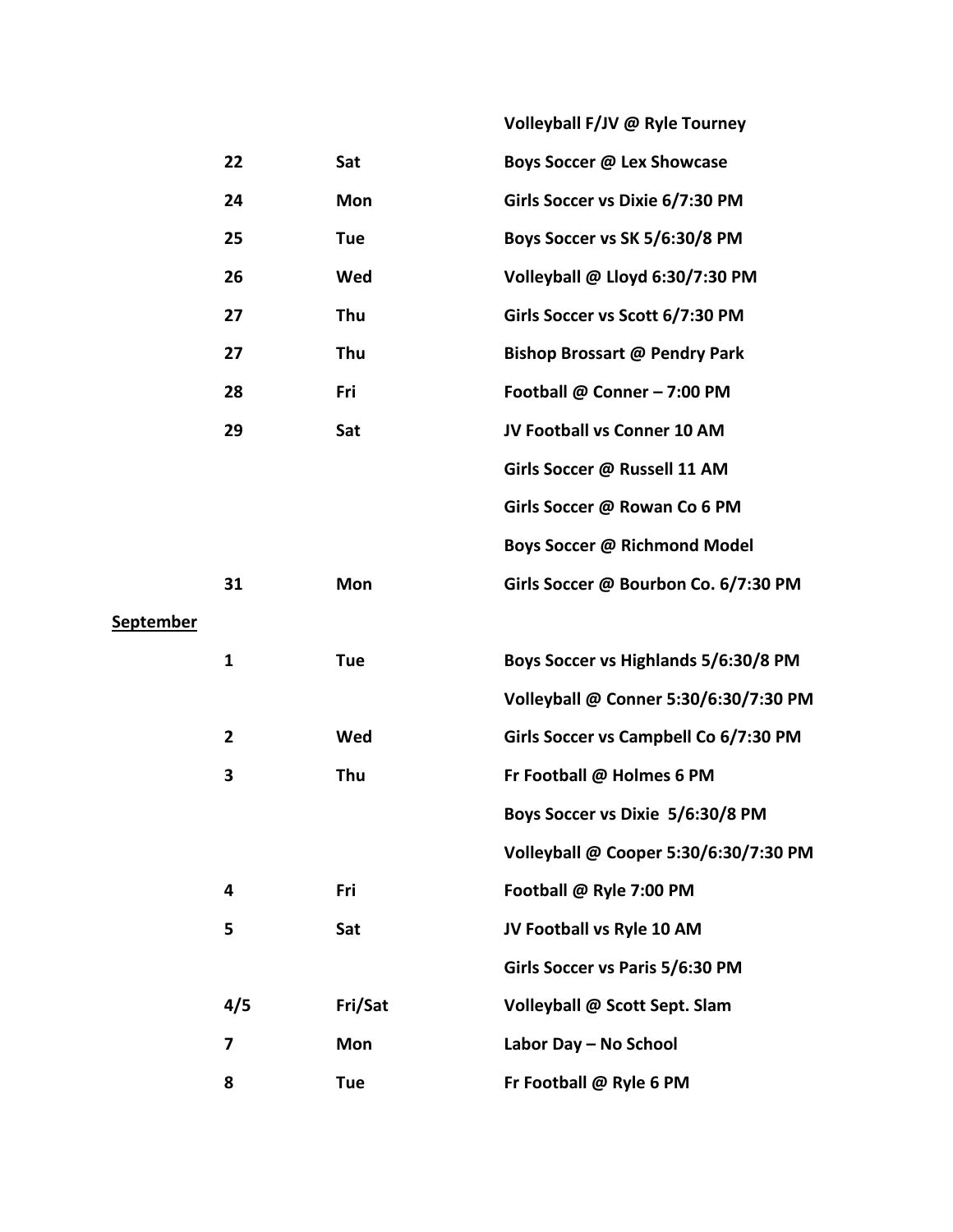|       |            | Boys Soccer vs Lex Cath 6/7:30 PM          |
|-------|------------|--------------------------------------------|
|       |            | Volleyball @ Scott Co 5:30/6:30/7:30 PM    |
| 9     | Wed        | Girls Soccer @ St. Henry 6/7:30            |
| 10    | Thu        | Boys soccer @ Conner 4/5:30/7 PM           |
|       |            | Girls Soccer @ Highlands 6/7:30            |
|       |            | Volleyball @ Notre Dame 5/6/7 PM           |
| 11    | Fri        | Football @ Lafayette 7:30 PM               |
|       |            | <b>Underclass Picture Day</b>              |
| 12    | Sat        | <b>ACT Test @ BCHS</b>                     |
| 12    | Sat        | Boys Soccer vs Campbell Co 12/1:30/3 PM    |
| 11/12 | Fri/Sat    | <b>Volleyball @ Central Hardin Tourney</b> |
| 14    | <b>Mon</b> | Girls Soccer vs NCC 6/7:30 PM              |
| 15    | <b>Tue</b> | Boys Soccer vs NCC 5/6:30/8 PM             |
|       |            | Volleyball vs Highlands 5/6/7 PM           |
| 16    | Wed        | Girls Soccer @ Conner 5:30/7 PM            |
| 17    | Thu        | Fr Football vs Dixie 6 PM                  |
|       |            | Boys Soccer @ Cov Cath                     |
| 18    | Fri        | Football vs South Oldham 7:30 PM           |
| 19    | Sat        | Boys Soccer @ George Rogers Clark          |
| 21    | <b>Mon</b> | Girls Soccer @ Ryle 5:20/7 PM              |
|       |            | Volleyball vs Ryle 5:30/6:30/7:30 PM       |
| 22    | <b>Tue</b> | Boys Soccer vs St. Henry 5/6:30/8 PM       |
|       |            | PLAN test 10 <sup>th</sup> grade           |
| 23    | Wed        | Girls Soccer vs Cooper 6/7:30 PM           |
|       |            | Volleyball vs NCC 5:30/6:30/7:30 PM        |
| 24    | Thu        | Fr Football @ Cooper 6 PM                  |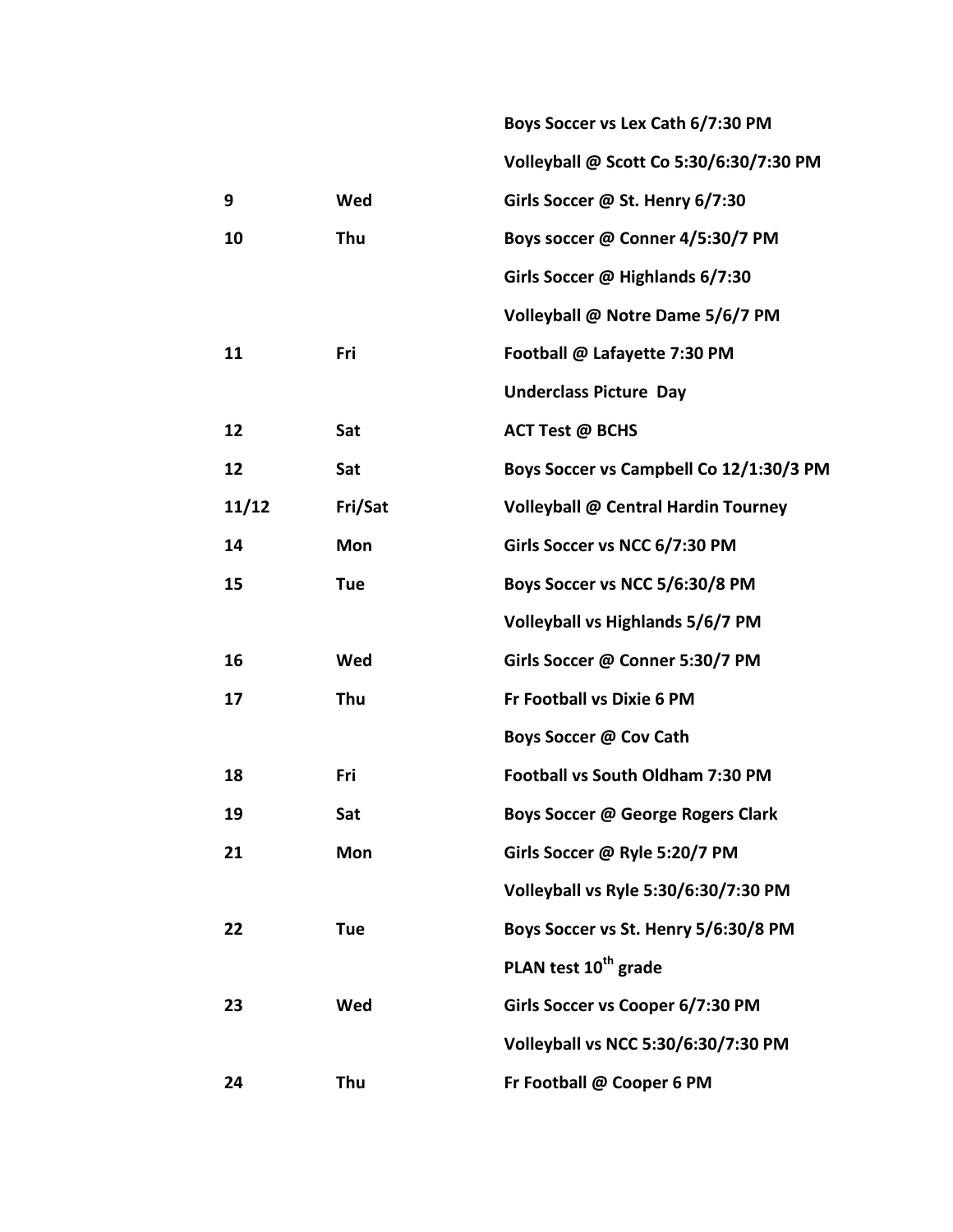|                |              |            | Boys Soccer vs Cooper 4:40/6/7:30 PM       |
|----------------|--------------|------------|--------------------------------------------|
|                |              |            | Volleyball vs Simon Kenton 5:30/6:30/7:30  |
|                | 25           | Fri        | Football @ Dixie 7:00 PM                   |
|                | 25/26        | Fri/Sat    | <b>Girls Soccer Bourbon Co. JV Tourney</b> |
|                |              |            | Volleyball @ Lex Dunbar Tourney            |
|                | 26           | Sat        | JV Football vs Dixie 10 AM                 |
|                | 28           | <b>Mon</b> | Girls Soccer vs Holy Cross 6/7:30 PM       |
|                | 29           | <b>Tue</b> | Boys Soccer @ Ryle 4:30/6/7:30 PM          |
|                |              |            | Volleyball vs Villa Madonna 6/7 PM         |
|                | 30           | Wed        | Girls Soccer vs Bishop Brossart 5:30/7 PM  |
| <b>October</b> |              |            |                                            |
|                | $\mathbf{1}$ | Thu        | Fr Football @ Campbell Co. 6 PM            |
|                |              |            | Boys Soccer vs Walton Verona 5:30/7 PM     |
|                | 3            | Sat        | Girls Soccer @ Madison Central 11/12:30    |
|                |              |            | Pendleton Co. 6/7:30 PM                    |
|                | 5            | Mon        | Girls Soccer vs Villa Madonna 6/7:30 PM    |
|                | 6            | <b>Tue</b> | Boys Soccer @ Pendleton Co. 4:30/6 PM      |
|                |              |            | Volleyball vs Scott 5:30/6:30/7:30 PM      |
|                |              | Wed        | Girls Soccer @ Beechwood TBD               |
|                | 8            | Thu        | Fr Football vs Simon Kenton 6 PM           |
|                |              |            | Boys Soccer @ Grant Co 5:30/7 PM           |
|                |              |            | Volleyball @ Beechwood 5:30/6:30/7:30      |
|                | 9            | Fri        | PD Day (Exchange Day)                      |
|                |              |            | <b>Football vs Simon Kenton 7 PM</b>       |
|                | 10           | Sat        | JV Football @ Simon Kenton 10 AM           |
|                |              |            | Volleyball @ Dunbar                        |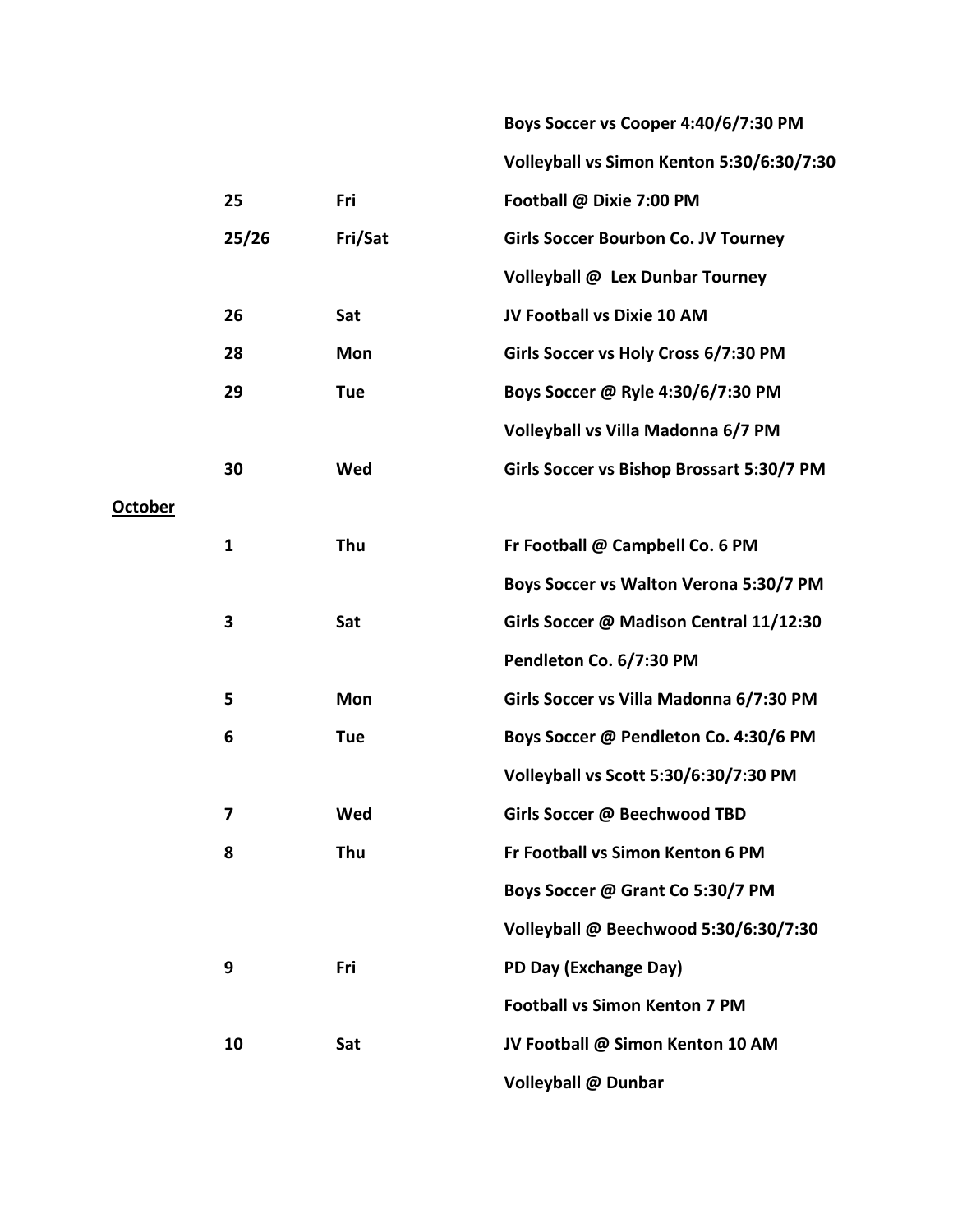|                 | 12       | Mon         | PD Day (Flex)                                       |
|-----------------|----------|-------------|-----------------------------------------------------|
|                 | 12       | Mon         | <b>Girls/Boys Soccer District Tourney</b>           |
|                 | 13       | <b>Tue</b>  | Volleyball @ Grant Co. 5:30/6:30/7:30 PM            |
|                 | 14       | Wed         | <b>End of First Quarter</b>                         |
|                 |          |             | PSAT 10 <sup>th</sup> & 11 <sup>th</sup> grade      |
|                 |          |             | Volleyball vs Campbell Co. 5:30/6:30/7:30           |
|                 | 15       | Thu         | Fr Football @ Highlands                             |
|                 | 16       | Fri         | <b>Football vs Cooper 7:00 PM</b>                   |
|                 | 17       | Sat         | JV Football @ Cooper 10 AM                          |
|                 | 22       | Thu         | Fr Football vs CovCath 6 PM                         |
|                 | 23       | Fri         | Football @ Campbell Co. 7:00 PM                     |
|                 | 24       | Sat         | <b>ACT Test @ BCHS</b>                              |
|                 | 24       | Sat         | JV Football vs Campbell 10 AM                       |
|                 | 29       | Thu         | <b>Fr Football vs Conner</b>                        |
|                 | 30       | Fri         | <b>Football vs Highlands 7 PM</b>                   |
| <b>November</b> |          |             |                                                     |
|                 | 3        | <b>Tue</b>  | Election Day - No students                          |
|                 | 12,13,14 | Thu/Fri/Sat | <b>School Play</b>                                  |
|                 | 25,26,27 | W, Th, Fri  | <b>Thanksgiving Break</b>                           |
| <b>December</b> |          |             |                                                     |
|                 | 10       | Thu         | Algebra 2 EOC                                       |
|                 | 11       | Fri         | <b>US History EOC</b>                               |
|                 | 14       | Mon         | <b>English 2 EOC</b>                                |
|                 | 15       | <b>Tue</b>  | <b>Biology EOC</b>                                  |
|                 | 17       | Thu         | 1 <sup>st</sup> & 3 <sup>rd</sup> Block Final Exams |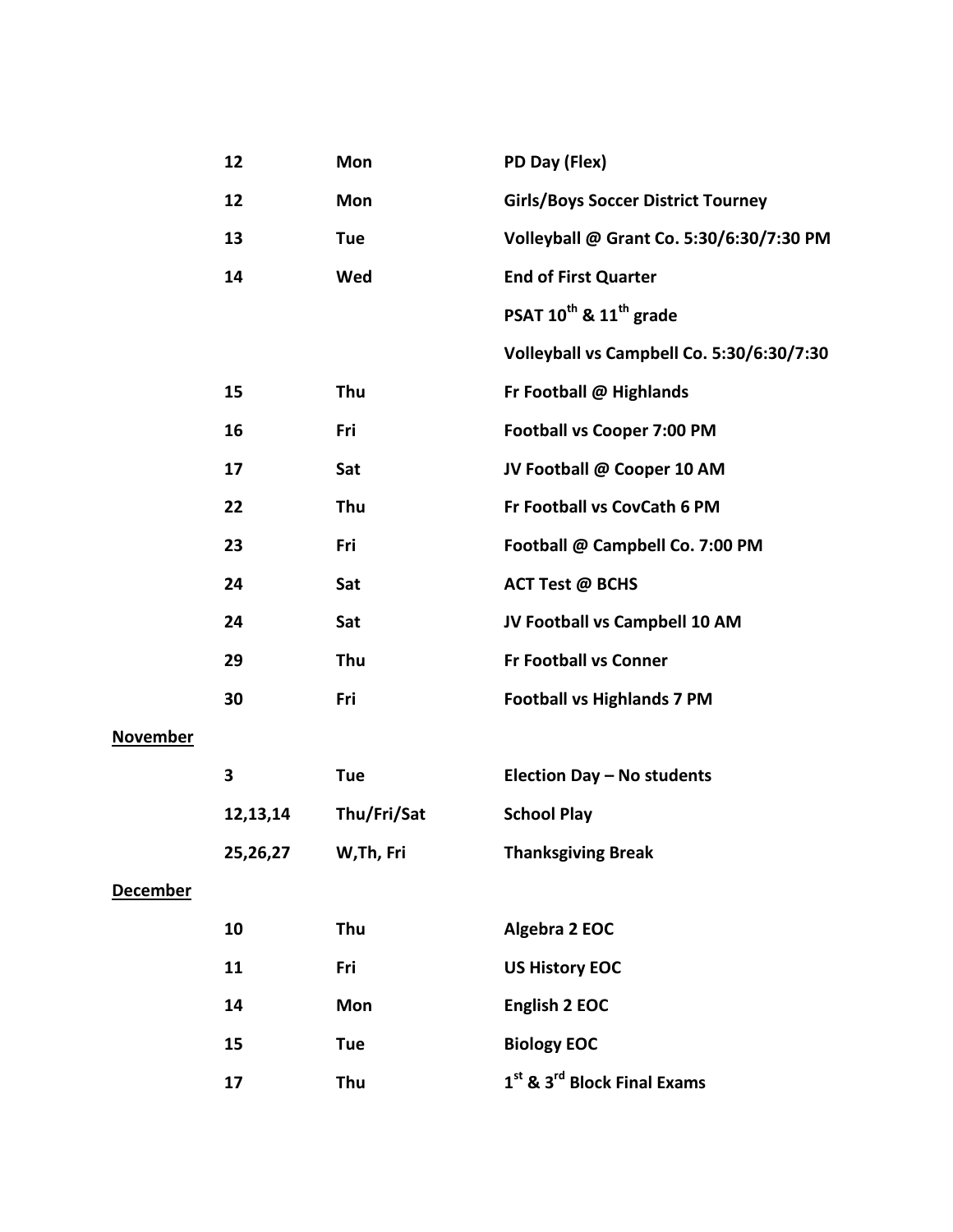|                 | 18                     | Fri        | <b>End of Second Quarter</b>                        |
|-----------------|------------------------|------------|-----------------------------------------------------|
|                 |                        |            | 2 <sup>nd</sup> & 4 <sup>th</sup> Block Final Exams |
|                 |                        |            |                                                     |
|                 | $21 - \frac{1}{3}$ /16 |            | <b>Winter Break</b>                                 |
| <b>January</b>  |                        |            |                                                     |
|                 | 4 to 2/12/15           |            | <b>ACCESS</b>                                       |
|                 | 7                      | Thu        | <b>Senior Meeting Cap/Gown etc.</b>                 |
|                 | 12                     | Sat        | <b>ACT Test @ BCHS</b>                              |
|                 | 18                     | Mon        | <b>MLK Day</b>                                      |
|                 | 20                     | Wed        | <b>Senior orders</b>                                |
|                 | 27                     | Wed        | <b>Senior orders</b>                                |
| <b>February</b> |                        |            |                                                     |
|                 | 6                      | Sat        | <b>ACT Test @ Boone</b>                             |
|                 | 15                     | Mon        | <b>Professional Day - No Students</b>               |
|                 | 25                     | Thu        | Junior Bubbling 1st Block A-L, 2nd M-Z              |
| <b>March</b>    |                        |            |                                                     |
|                 | $\mathbf{1}$           | <b>Tue</b> | <b>ACT Juniors</b>                                  |
|                 | 9                      | Wed        | <b>End of Third Quarter</b>                         |
|                 | 22                     | <b>Tue</b> | <b>KOSSA Juniors &amp; Seniors</b>                  |
|                 | 23                     | Wed        | <b>WorkKeys Seniors</b>                             |
|                 | 25                     | Fri        | PD Day                                              |
| <b>April</b>    |                        |            |                                                     |
|                 | $11 - 15$              | $M-F$      | <b>Spring Break</b>                                 |
|                 | 21                     | Thu        | <b>Parent Night Class Ring Orders</b>               |
|                 | 22                     | Fri        | <b>Class Ring Orders</b>                            |
|                 |                        |            |                                                     |

**May**